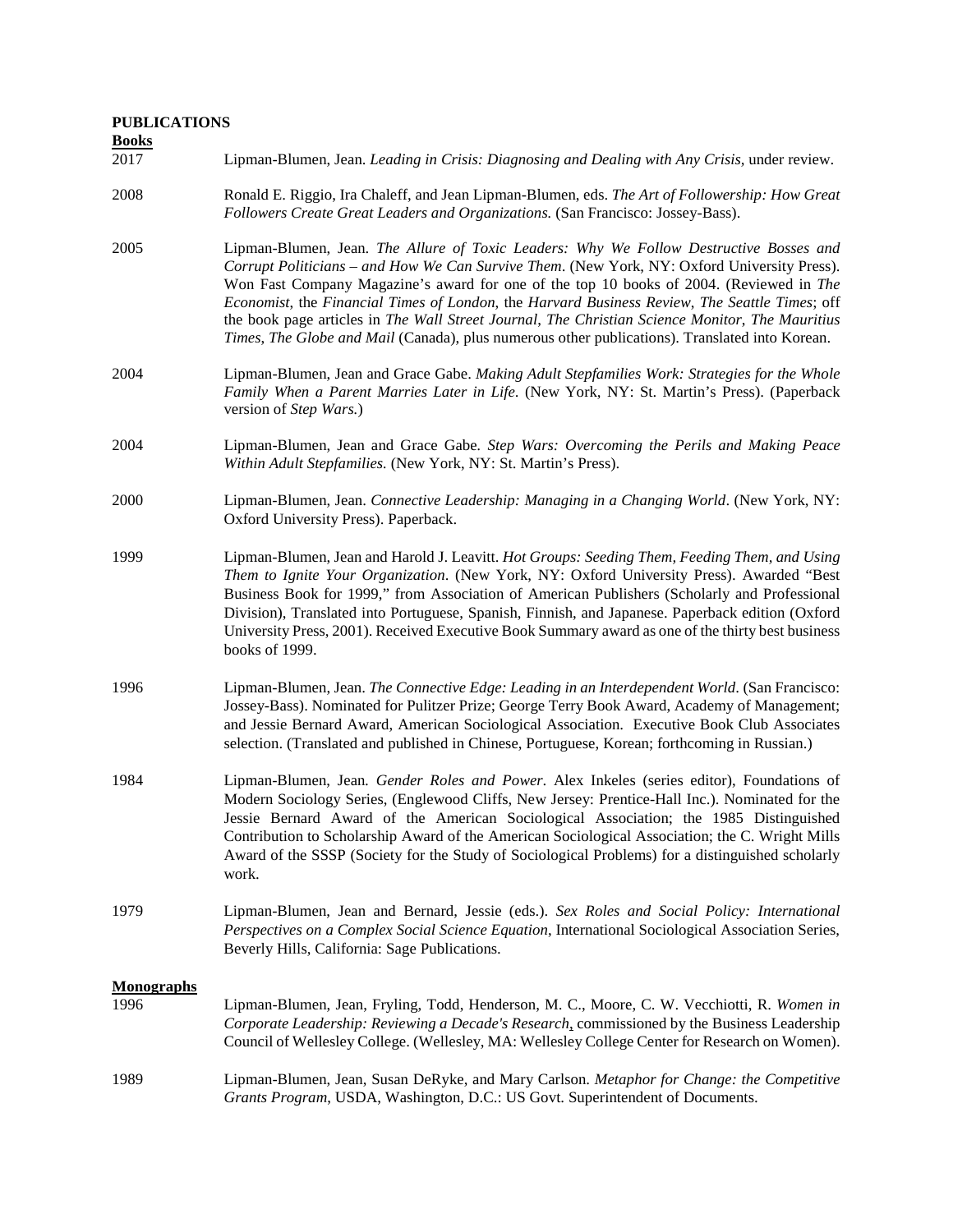| 1988 | Lipman-Blumen, Jean. Individual and Organizational Achieving Styles: A Technical Manual for<br>Researchers and Human Resource Professionals. (Claremont, CA: The Achieving Styles Institute).                                                                                                             |
|------|-----------------------------------------------------------------------------------------------------------------------------------------------------------------------------------------------------------------------------------------------------------------------------------------------------------|
| 1987 | Lipman-Blumen, Jean. Individual and Organizational Achieving Styles: A Conceptual Handbook<br>for Researchers and Human Resource Professionals. (Claremont, CA: The Achieving Styles<br>Institute).                                                                                                       |
| 1984 | Lipman-Blumen, Jean and Schram, Susan. The Paradox of Success: The Impact of Priority Setting<br>in Agricultural Research and Extension, (Washington, D.C.: USDA).                                                                                                                                        |
| 1978 | Lipman-Blumen, Jean. The First 18 Months: A Status Report of the Carter Administration Action<br>on International Women's Year Resolutions. (Washington, D.C.: U.S. Government Printing<br>Office).                                                                                                       |
|      | <b>Articles and Book Chapters</b>                                                                                                                                                                                                                                                                         |
| 2017 | Lipman-Blumen, Jean. "Response to Robert J. Sternberg's ACCEL: Connective Leadership in an<br>Interdependent World." (To be submitted for publication.)                                                                                                                                                   |
| 2016 | Lipman-Blumen, Jean. "Five Articles on Peace Leadership: A Foreword," International Journal of<br>Public Leadership. Vol. 12, No. 3, pp. 1-9.                                                                                                                                                             |
| 2016 | Lipman-Blumen, Jean, Robinson, Jill, Zhao, Yixuan. "A Cross-National Comparison of Student<br>Connective Leadership Profiles: US and China." (To be submitted for publication.)                                                                                                                           |
| 2016 | Robinson, Jill & Lipman-Blumen, Jean. "Challenging Our Assumptions about Male and Female<br>Preferences for Competition" Journal of Leadership Studies (In press.)                                                                                                                                        |
| 2015 | Robinson, Jill & Lipman-Blumen, Jean. "Generational Differences in Leadership Style: The<br>Movement toward a Connective Era" (To be submitted for publication.)                                                                                                                                          |
| 2014 | Robinson, Jill & Lipman-Blumen, Jean. "Exploding the Myth: Connective Leadership Behaviors<br>and Gender" (To be submitted for publication.)                                                                                                                                                              |
| 2012 | Lipman-Blumen, Jean. "Toxic Leadership," in Richard A. Couto (Ed.), Political and Civic<br>Leadership: A Reference Handbook, Sage Publications, Vol. 2, Chapter 73, pp. 652-660.                                                                                                                          |
| 2012 | Lipman-Blumen, Jean. "Connective Leadership," in Richard A. Couto (Ed.), Political and Civic<br>Leadership: A Reference Handbook, Sage Publications, Vol. 2, Chapter 86, pp. 771-780.                                                                                                                     |
| 2010 | Lipman-Blumen, Jean. "Drucker on Leadership," in Civilization and Management, Drucker<br>Centennial Anniversary Issue, pp. 436-437.                                                                                                                                                                       |
| 2010 | Lipman-Blumen, Jean. "A Pox on Charisma: Why Connective Leadership and Character Count,"<br>in Craig L. Pearce, Joseph A. Maciariello, and Hideki Yamawaki (Eds.), The Drucker Difference:<br>What the World's Greatest Management Thinker Means to Today's Business Leaders. (New York:<br>McGraw Hill). |
| 2009 | Lipman-Blumen, Jean. "Jean Lipman-Blumen on 'Introduction to The Art of Followership' and<br>'Followers Make Good Leaders Good,' in The Essential Bennis: Essays on Leadership by Warren<br>Bennis with Patricia Ward Biederman, (San Francisco: Jossey-Bass), pp. 395-308.                               |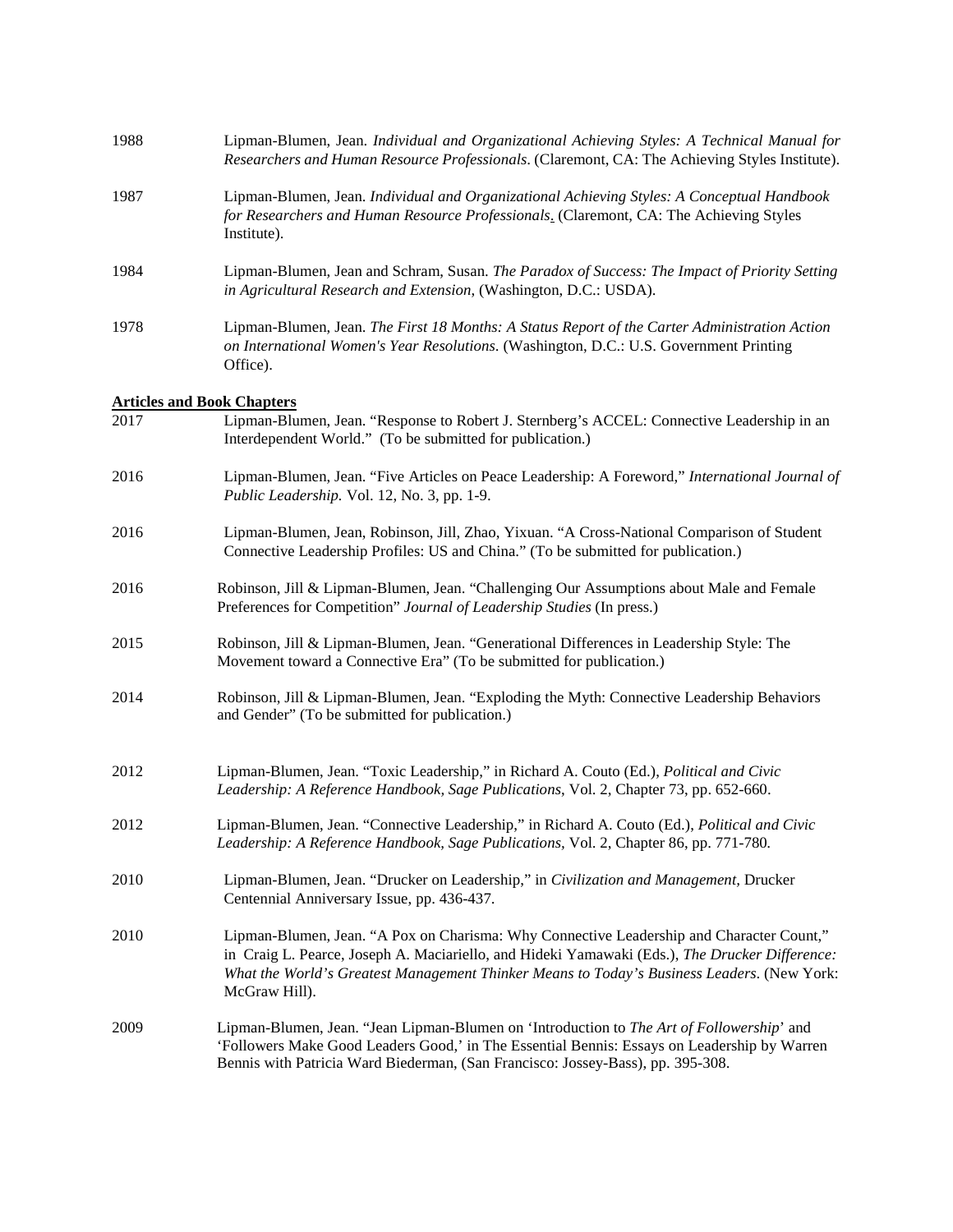| 2009 | Lipman-Blumen, Jean. "A Pox on Charisma: Why Connective Leadership and Character Count."<br>Chapter 10. In (Eds.) Craig Pearce, Joseph Maciariello, and Hideki Yamawaki. The Drucker<br>Difference. (New York: McGraw Hill), pp. 149-174.                                    |
|------|------------------------------------------------------------------------------------------------------------------------------------------------------------------------------------------------------------------------------------------------------------------------------|
| 2009 | Lipman-Blumen, Jean. "Jean Lipman-Blumen on Bennis's "Introduction to The Art of<br>Followership and "Followers Make Good Leaders Good," in The Essential Bennis: Essays on<br>Leadership by Warren Bennis, (San Francisco: Jossey-Bass).                                    |
| 2009 | Lipman-Blumen, Jean and Harold J. Leavitt. "Beyond Teams: Hot Groups and Connective<br>Leaders," Organizational Dynamics, Vol. 38, Issue 3, July-September, pp. 225-233.                                                                                                     |
| 2009 | Lipman-Blumen, Jean. "Bush: Perhaps the Most Toxic Leader of Our Time," <i>Huffington Post</i> ,<br>January 16. See OpEd Pieces below.                                                                                                                                       |
| 2009 | Lipman-Blumen, Jean. "Four Reasons Why Obama is the Connective Leader for a New Era,"<br>Huffington Post, January 22. See OpEd Pieces below.                                                                                                                                 |
| 2009 | Lipman-Blumen, Jean. "The Valuable Inconvenience of Leadership: A Message for the Class of<br>2009." Huffington Post, May 22. See OpEd Pieces below.                                                                                                                         |
| 2008 | Lipman-Blumen, Jean. "Control Myths: How Followers Unwittingly Keep Toxic Leaders in<br>Power," Organizations and People, Special Issue on Toxic Leadership, Vol. 15, No. 3, August, pp.<br>$111 - 120.$                                                                     |
| 2008 | Lipman-Blumen, Jean. "Control Myths: How Followers Unwittingly Keep Toxic Leaders in<br>Power." Organisations and People, special issue on Toxic Leadership, Michael Walton, Ed., Vol.<br>15, No. 3, August, pp. 111-120.                                                    |
| 2008 | Lipman-Blumen, Jean. "Dissent in Times of Crisis." Chapter 3 in S. P. Banks (Ed.), Dissent and<br>the Failure of Leadership, (Cheltenham UK: Edward Elgar Publisher), pp. 37-52.                                                                                             |
| 2008 | Lipman-Blumen, Jean. "Following Toxic Leaders: In Search of Posthumous Praise. In R. E.<br>Riggio, I. Chaleff, & J. Lipman-Blumen (Eds.), The Art of Followership: How Great Followers<br>Create Great Leaders and Organizations. (San Francisco: Jossey-Bass), pp. 181-194. |
| 2007 | Lipman-Blumen, Jean. "Annika Baude, Remembered." In K. Fölster, S. Gustafsson<br>och G. Winai Ström. (Eds.), Annika - Pioneer of Gender Equality (Pionjär för Jämställdhet). TCO:<br>Sweden.                                                                                 |
| 2007 | Lipman-Blumen, Jean. "Toxic Leadership." In F. Bournois, J. Hamel, S. Roussillon & J. Scaringella<br>(Eds.). <i>Encyclopedia of Executive Governance</i> . (Paris, France: Editions d'Organisation), Winter<br>2007.                                                         |
| 2007 | Lipman-Blumen, Jean. "Toxic Leaders and the Fundamental Vulnerability of Being Alive." In B.<br>Shamir, et al., (Eds.), Follower-Centered Perspectives on Leadership: A Tribute to the Memory of<br>James R. Meindl, (Greenwich, CT: Information Age Publishing), pp. 1-17.  |
| 2006 | Lipman-Blumen, Jean. "The Entertaining Leader, the Intoxicated Follower," Leader to Leader.<br>Special Anniversary Issue, No. 41, Summer, pp.66-70.                                                                                                                          |
| 2006 | Lipman-Blumen, Jean. "Toxic Leadership." In (J.H. Greenhaus, ed.), <i>Encyclopedia of Career</i><br>Development, (Ed.), May. (Thousand Oaks, CA: Sage Publications).                                                                                                         |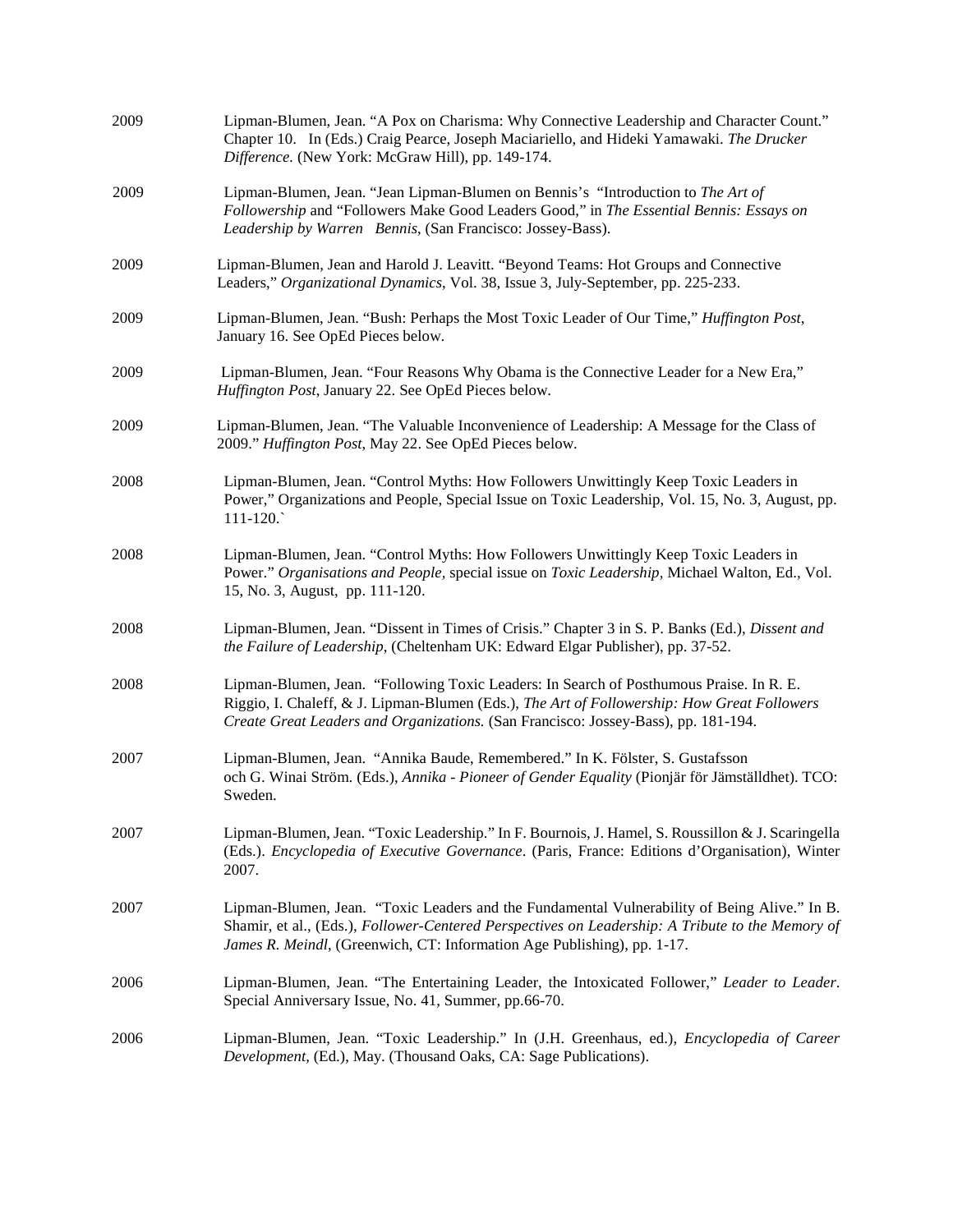| 2006 | Lipman-Blumen, Jean (Cara Meixner). "Implications of Toxic Leadership for Leadership<br>Development: An Interview with Jean Lipman-Blumen," in Concepts & Connections, Vol. 13, Issue<br>2,                                                                                                           |
|------|-------------------------------------------------------------------------------------------------------------------------------------------------------------------------------------------------------------------------------------------------------------------------------------------------------|
| 2005 | Lipman-Blumen, Jean. Case Commentary on HBR Case by Nitin Nohria, "Feed R&D – or Farm it<br>Out," Harvard Business Review, July-August, Vol. 83, No. 7, pp. 17-28                                                                                                                                     |
| 2005 | Lipman-Blumen, Jean. "Toxic Leadership: When Grand Illusions Masquerade as Noble Visions,"<br>Leader to Leader, No. 36, Spring, pp. 29-36.                                                                                                                                                            |
| 2005 | Lipman-Blumen, Jean. "The Allure of Toxic Leaders: Why Followers Rarely Escape Their Clutches<br>or The Paradox of Toxic Leadership," Ivey Business Journal, January/February.                                                                                                                        |
| 2004 | Lipman-Blumen, Jean and Harold J. Leavitt. "Hot Groups,"Encyclopedia of Leadership. G. R.<br>Goethals, G. Sorenson & J. M. Burns (Eds.), (Great Barrington, MA: Berkshire Publishing Group,<br>LLC), Vol. 2, pp. 675-679.                                                                             |
| 2003 | Robinson, Jill L. and Jean Lipman-Blumen. "Leadership Behavior of Male and Female Managers,<br>1984-2002," Journal of Education for Business, September/October, Vol. 79, No. 1, pp. 28-33.                                                                                                           |
| 2002 | Lipman-Blumen, Jean. "Our Existential Vulnerability to Toxic Leaders: A Beckerian Perspective."<br>In D. Liechty (Ed.). Death and Denial: Interdisciplinary Perspectives on the Legacy of Ernest<br>Becker. (New York: Praeger), pp. 161-172.                                                         |
| 2001 | Lipman-Blumen, Jean. "Why Do We Tolerate Bad Leaders? Magnificent Uncertainty, Anxiety, and<br>Meaning." In W. Bennis, G. M. Spreitzer & T. G. Cummings (Eds.) The Future of Leadership:<br>Today's Top Leadership Thinkers Speak to Tomorrow's Leaders.(San Francisco: Jossey-Bass), pp.<br>125-138. |
| 2001 | Jean Lipman-Blumen. "The Creation of God: Leadership in Times of Crisis." Presented at Marietta<br>College, Luce Conference on Leadership, Marietta, Ohio, October 11-14.                                                                                                                             |
| 2001 | Lipman-Blumen, Jean and Grace Gabe. "Inside Adult Stepfamilies: An Interim Report of a Clinical<br>Study." Paper presented at National Council of Family Relations, annual meeting, Rochester, New<br>York, October 6-9.                                                                              |
| 2001 | Lipman-Blumen, Jean. "Jessie Bernard, (1903-96)." In N. Smelser & P. Baltes (Eds.) International<br>Encyclopedia of Social and Behavioral Sciences, Oxford: Elsevier Science Ltd., pp.1155-60.                                                                                                        |
| 2000 | Lipman-Blumen, Jean and Harold J. Leavitt. "Hot Groups: The Rebirth of Individualism," Ivey<br>Business Journal, September/October, Vol. 65, No.1, pp. 60-65.                                                                                                                                         |
| 2000 | Lipman-Blumen, Jean. "The Age of Connective Leadership," Leader to Leader, #17, Summer, pp.<br>39-45.                                                                                                                                                                                                 |
| 1999 | Leavitt, Harold J. and Jean Lipman-Blumen. "Hot Groups and the HR Manager: How to Fire Up<br>Your Employees," HR Focus, August, pp. 11-12.                                                                                                                                                            |
| 1999 | Lipman-Blumen, Jean and Harold J. Leavitt. "Hot Groups 'With Attitude': A New Organizational<br>State of Mind," Organizational Dynamics, Vol.27, No. 4, Spring, pp.63-72.                                                                                                                             |
| 1999 | Lipman-Blumen, Jean. "Connective Leadership: Leading in a New Era," Selected Proceedings,<br>James MacGregor Burns Academy of Leadership, University of Maryland: International Leadership<br>Association.                                                                                            |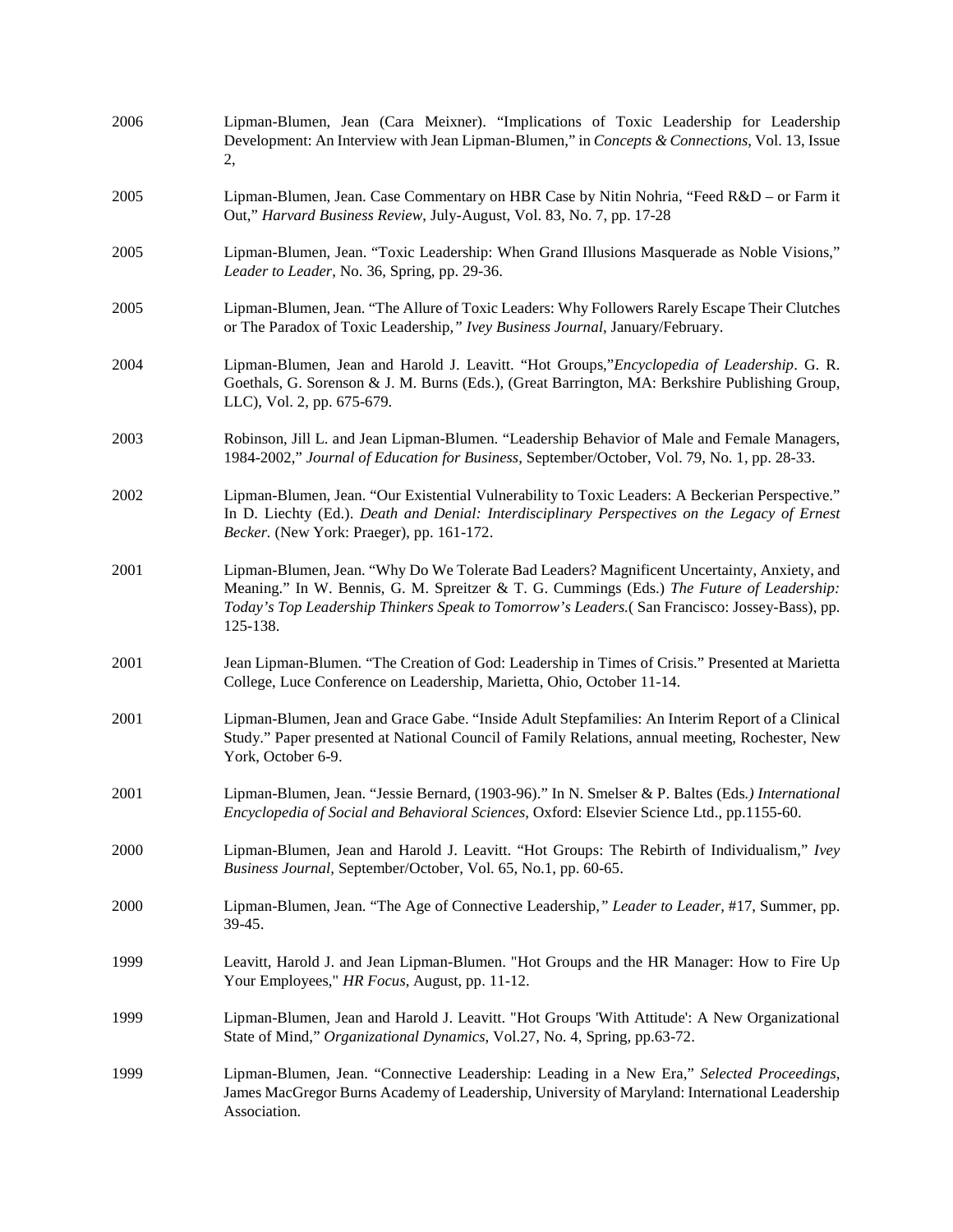| 1998 | Lipman-Blumen, Jean. "Connective Leadership: What Business Needs to Learn from Academe,"<br>Change Magazine, January/February, pp. 49-53.                                                                                                                                                                   |
|------|-------------------------------------------------------------------------------------------------------------------------------------------------------------------------------------------------------------------------------------------------------------------------------------------------------------|
| 1998 | Lipman-Blumen, Jean. "Leading in the Connective Era," Chief Executive Asia.                                                                                                                                                                                                                                 |
| 1997 | Lipman-Blumen, Jean. "The Way Work Ought to Be," Los Angeles Times, September 15, pp. 15-<br>16, Special Career Supplement.                                                                                                                                                                                 |
| 1997 | Lipman-Blumen, Jean. "Connective Leadership: A New Paradigm," Drucker Magazine, Vol. 1, No.<br>1, pp. 12-19-38.                                                                                                                                                                                             |
| 1995 | Leavitt, Harold J. and Jean Lipman-Blumen. "Hot Groups," Harvard Business Review, July-August,<br>pp. 109-116.                                                                                                                                                                                              |
| 1994 | Lipman-Blumen, Jean. "The Existential and Structural Bases of Power." In H. Lorraine Radtke &<br>H. J. Stam (eds.), Power/Gender: Social Relations in Theory and Practice. pp. 108-135. London:<br>Sage Publications.                                                                                       |
| 1992 | Lipman-Blumen, Jean. "Connective Leadership: Female Leadership Styles in the 21st Century<br>Workplace," Sociological Perspectives, Spring, Vol. 35, No. 1, pp. 183-203.                                                                                                                                    |
| 1991 | Lipman-Blumen, Jean. "Reassessing the Third World Role for U.S. Universities in the 1990s." In<br>W. L. Flinn & F. Firebaugh (Eds.), The Role of U. S. Universities in the Development Task in the<br>1990s. Columbus, Ohio: Midwest Universities Consortium for International Activities, Inc.<br>(MUCIA). |
| 1989 | Lipman-Blumen, Jean. "Jean Lipman-Blumen on 'Introduction to 'The Art of Followership' and<br>'Followers Make Good Leaders Good," in The Essential Bennis: Essays on Leadership by Warren<br>Bennis with Patricia Ward Biederman. (San Francisco: Jossey-Bass), pp. 395-398.                                |
| 1988 | Lipman-Blumen, Jean. "Why the Powerless Do Not Revolt." In H. J. Leavitt, D. Boje, & L. Pondy<br>(Eds.), Readings in Managerial Psychology," Chicago, Illinois: University of Chicago Press.                                                                                                                |
| 1988 | Lipman-Blumen, Jean. "Jessie Bernard: A 'Reasonable Rebel' Speaks to the World," Gender and<br>Society, September.                                                                                                                                                                                          |
| 1988 | Lipman-Blumen, Jean. "Connective Leadership." Invited Address, American Psychological<br>Association, Division 35, Atlanta, George, August 13.                                                                                                                                                              |
| 1988 | Lipman-Blumen, Jean. "Blueprint for Power: Male-Female Relationships Revisited," in<br>"Leadership and Power: Three Views," The Stanford Magazine, pp.63-65, The Stanford Magazine,<br>Spring.                                                                                                              |
| 1988 | Lipman-Blumen, Jean. "Blueprint for Power," The Stanford Magazine, March 11.                                                                                                                                                                                                                                |
| 1987 | Lipman-Blumen, Jean. "Priority-Setting in U.S. Agricultural Research Policy." In V. Ruttan & C.<br>Pray (Eds.), Policy for Agricultural Research. Boulder, Colorado: Westview Press.                                                                                                                        |
| 1987 | Lipman-Blumen, Jean. "The Dynamic Tension between the Scientific Enterprise and the Political<br>Process: Priority Setting in Agricultural Research." In W. Lacy & L. Busch (Eds.), The Agricultural<br>Scientific Enterprise: A System in Transition, Boulder, Colorado: Westview Press.                   |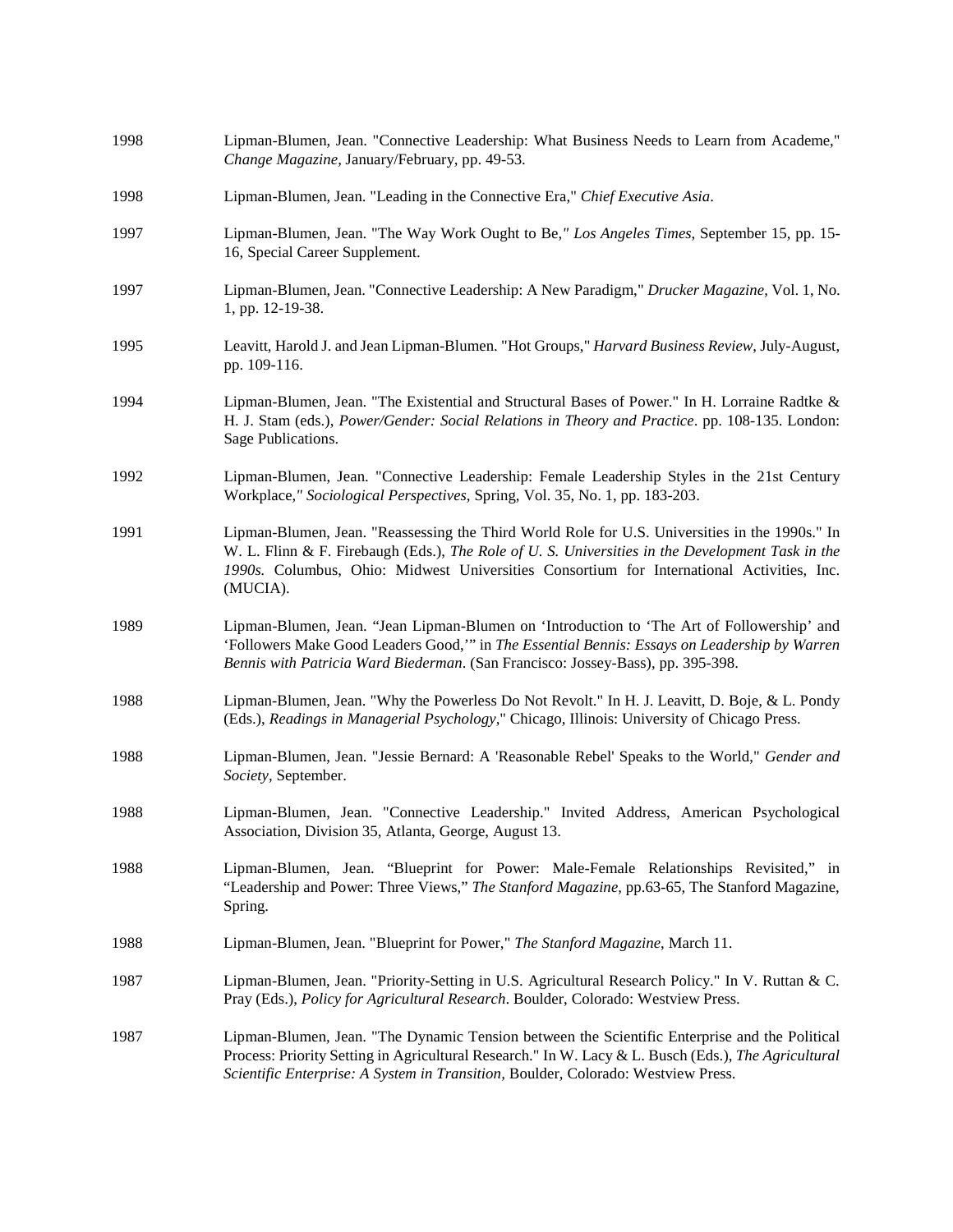| 1986 | Lipman-Blumen, Jean. "Exquisite Decisions in a Global Village." In Dalhberg, Kenneth (ed.). New<br>Dimensions for Agriculture and Agricultural Research: Neglected Dimensions and Emerging<br>Alternatives. Totowa, NJ: Rowman and Allanheld.                                                                                                                                                                                                                                                                                                                                                                                                          |
|------|--------------------------------------------------------------------------------------------------------------------------------------------------------------------------------------------------------------------------------------------------------------------------------------------------------------------------------------------------------------------------------------------------------------------------------------------------------------------------------------------------------------------------------------------------------------------------------------------------------------------------------------------------------|
| 1986 | Lipman-Blumen, Jean. "Gender-Role Tensions Revisited," Contemporary Sociology, Vol. 15, #6,<br>November.                                                                                                                                                                                                                                                                                                                                                                                                                                                                                                                                               |
| 1986 | Lipman-Blumen, Jean. "New Images of Leadership: Will Women Lead the Way?" Scripps College,<br>Images of Women Conference, Claremont, California, October.                                                                                                                                                                                                                                                                                                                                                                                                                                                                                              |
| 1986 | Lipman-Blumen, Jean. "Deliberate and Inadvertent Managers," Academy of Management, annual<br>meeting, Chicago, Illinois, August.                                                                                                                                                                                                                                                                                                                                                                                                                                                                                                                       |
| 1985 | Lipman-Blumen, Jean. "The Creative Tension between Liberal Arts and Specialization," Liberal<br>Education, Spring, Vol. 71, No. 1, pp. 17-26.                                                                                                                                                                                                                                                                                                                                                                                                                                                                                                          |
| 1985 | Ramsay, William and Jean Lipman-Blumen. "The Institutional Issues in Biomass Energy Policy:<br>The No-Man's Land between Agricultural, Forestry, and Energy Policies in Developing Nations."<br>In William Ramsay, (ed.), Third World Energy Policy. Boulder, Colorado: Westview Press.                                                                                                                                                                                                                                                                                                                                                                |
| 1984 | Lipman-Blumen, Jean. "Emerging Patterns of Female Leadership: Must the Female Leader Go<br>Formal?" In Horner, Matina, Nadelson, Carol, and Notman, Malkah (eds.), The Challenge of<br>Change, New York: Plenum Publishing Co. [Reprinted in Leavitt, H. J., Pondy, L., and Boje, D.,<br>(eds.), Readings in Managerial Psychology, 3rd & 4th editions, Chicago, Illinois: University of<br>Chicago Press, 1980, pp. 341-362. Also in Golembiewski, R. T. and Gibson, R., (eds.), Readings in<br>Public Administration: Institutions, Processes, Behavior, Policy, 4th edition, Boston,<br>Massachusetts: Houghton Mifflin Company, 1983, pp. 115-128. |
| 1984 | Lipman-Blumen, Jean. "Management Challenges for the 1980's: Walking on or Treading Water."<br>Keynote address, National Geographic Society, Washington, D.C., Fall, Management Seminar.                                                                                                                                                                                                                                                                                                                                                                                                                                                                |
| 1984 | Lipman-Blumen, Jean. "The Presidential Couple: Partnership or Power Relationship (or Betting that<br>the Snake Will Bite the Dust)." Keynote address, Presidents, Chancellors, and Spouses Council,<br>National Association of State Universities and Land Grant Colleges (NASULGC), Denver,<br>Colorado, November.                                                                                                                                                                                                                                                                                                                                    |
| 1984 | Lipman-Blumen, Jean. "The Paradox of Success: The Context of Agricultural Priority Setting."<br>World Future Society, Washington, D.C., May.                                                                                                                                                                                                                                                                                                                                                                                                                                                                                                           |
| 1984 | Lipman-Blumen, Jean. "Gender Roles: The Primary Blueprint for Power Relationships." 2nd<br>International Interdisciplinary Research Conference on Women's Research, Groningen, the<br>Netherlands, April.                                                                                                                                                                                                                                                                                                                                                                                                                                              |
| 1984 | Lipman-Blumen, Jean. "Priority Setting in Agricultural Research: The American Experience."<br>International Agricultural Research Seminar, University of Minnesota, Minneapolis, Minnesota,<br>April.                                                                                                                                                                                                                                                                                                                                                                                                                                                  |
| 1983 | Lipman-Blumen, Alice Handley-Isaksen, and Harold J. Leavitt. "Achieving Styles: A Model, An<br>Instrument, and Some Preliminary Findings." In Janet Spence (ed.), Achievement and Achievement<br>Motives: Psychological and Sociological Approaches, San Francisco, California: W. H. Freeman<br>Publishing Co., pp. 147-204.                                                                                                                                                                                                                                                                                                                          |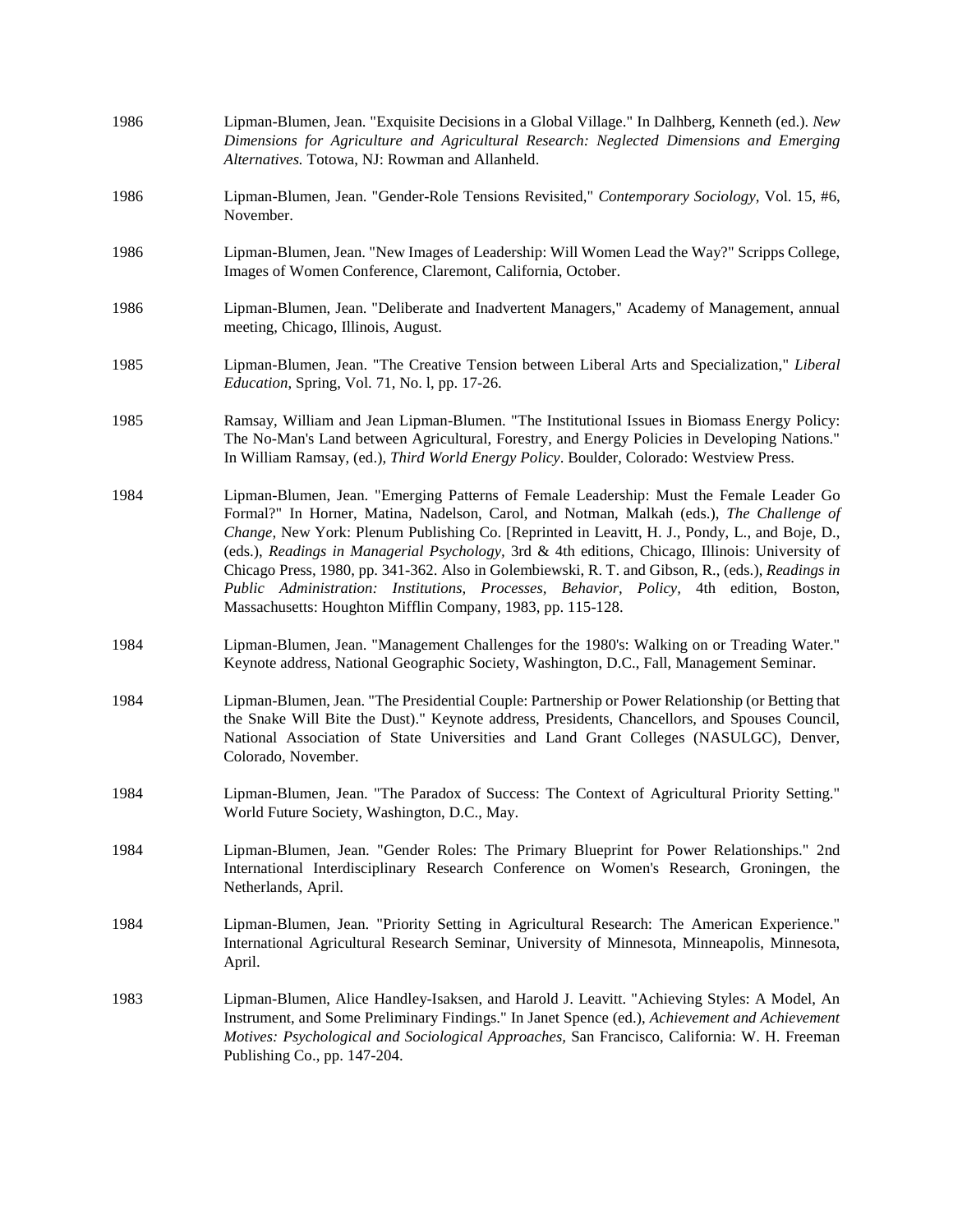| 1983 | Lipman-Blumen, Jean. "A Modest Proposal: An Agenda for the Political and Economic<br>Development of Women in the 1990s and Beyond." Women's Studies Colloquium Series,<br>Claremont Colleges, Claremont, California, September.                                                                                        |
|------|------------------------------------------------------------------------------------------------------------------------------------------------------------------------------------------------------------------------------------------------------------------------------------------------------------------------|
| 1982 | Lipman-Blumen, Jean. "The Utility of an Open-Systems Action Research Approach to<br>Organizational Change in the Public Sector." Annual Meeting of the Evaluation Research Society,<br>Symposium on Evaluation and Organizational Change, Baltimore, Maryland, October 30.                                             |
| 1982 | Randour, Mary Lou, Georgia L. Strasburg, and Jean Lipman-Blumen. "Women in Higher<br>Education: Trends in Enrollments and Degrees Earned," Harvard Educational Review, Vol. 52, No.<br>2, May, pp. 189-202.                                                                                                            |
| 1980 | Lipman-Blumen, Jean, Harold J. Leavitt, Kerry Patterson, Robert Bies, and Alice Handley-Isaksen.<br>"A Model of Direct and Relational Achieving Styles." In L. J. Fyans, Jr. (ed.), Achievement<br>Motivation: Recent Trends in Theory and Research, New York: Plenum Press, pp. 135-168.                              |
| 1980 | Lipman-Blumen, Jean. "Dilemmas in United States Educational Policy for Women," Proceedings<br>of the National Science Foundation and Bulgarian State Committee on Science and Technical<br>Progress_Conference on Women and Work, Sofia, Bulgaria, July, Washington, D.C.: National<br>Science Foundation Publication. |
| 1980 | Lipman-Blumen, Jean, Harold J. Leavitt, and Alice Handley-Isaksen. "Implications of Achieving<br>Styles for Women's Work Roles." NATO Conference on Women in the World of Work, Lisbon,<br>Portugal, August 2-8.                                                                                                       |
| 1980 | Lipman-Blumen, Jean. "Dilemmas in United States Educational Policy for Women." Conference on<br>Women and Work, U.S. National Science Foundation and the Bulgarian State Committee on<br>Science and Technical Progress, Sofia, Bulgaria, July.                                                                        |
| 1980 | Lipman-Blumen, Jean and Georgia Strasburg. "U.S. Country Paper: Women's Educational Status,<br>1975-80." U.S. Position Paper for U. N. Mid-Decade Conference on the Status of Women<br>(Copenhagen, Denmark), Washington, D.C.: Department of Education, July.                                                         |
| 1980 | Leavitt, Harold J. and Jean Lipman-Blumen. "A Case for the Relational Manager." Organizational<br>Dynamics, Summer, pp. 27-41. (Abridged version reprinted in Stanford GSB, Spring/Summer,<br>1980-81, Vol. 49, #3&4, pp. 2-6).                                                                                        |
| 1979 | Lipman-Blumen, Jean, "A Crisis Perspective on Emerging Health Roles: A Paradigm for the Entry<br>of Women into New Occupational Roles," Chapter 18. In Cummings, Bernice and Schuck, Victoria<br>(eds.). Women Organizing, London: The Scarecrow Press, Inc., pp. 345-362.                                             |
| 1979 | Lipman-Blumen, Jean. "Jessie Bernard." In David Sills (ed.), International Encyclopedia of the<br>Social Sciences, Vol. 18, Bibliographic Supplement, New York: The Free Press, pp. 49-56.                                                                                                                             |
| 1978 | Lipman-Blumen, Jean, and Harold J. Leavitt. "Sexual Behavior as an Expression of Achievement<br>Orientation." In Katchadourian, Herant (ed.), Human Sexual Development: A Comparative and<br>Developmental Perspective, Berkeley, California: University of California Press, pp. 246-256.                             |
| 1978 | Lipman-Blumen, Jean and Harold J. Leavitt. "Socialization and Achievement Patterns in Cross-<br>Cultural Perspective: Japanese and American Family and Work Roles." IXth World Congress of<br>Sociology, Uppsala, Sweden, August 14-19.                                                                                |
| 1978 | Lipman-Blumen, Jean. "Family and Work Roles in the 1980s." Proceedings of the Mid-Winter<br>Executive Conference, Chicago, Illinois: Food Marketing Institute, May.                                                                                                                                                    |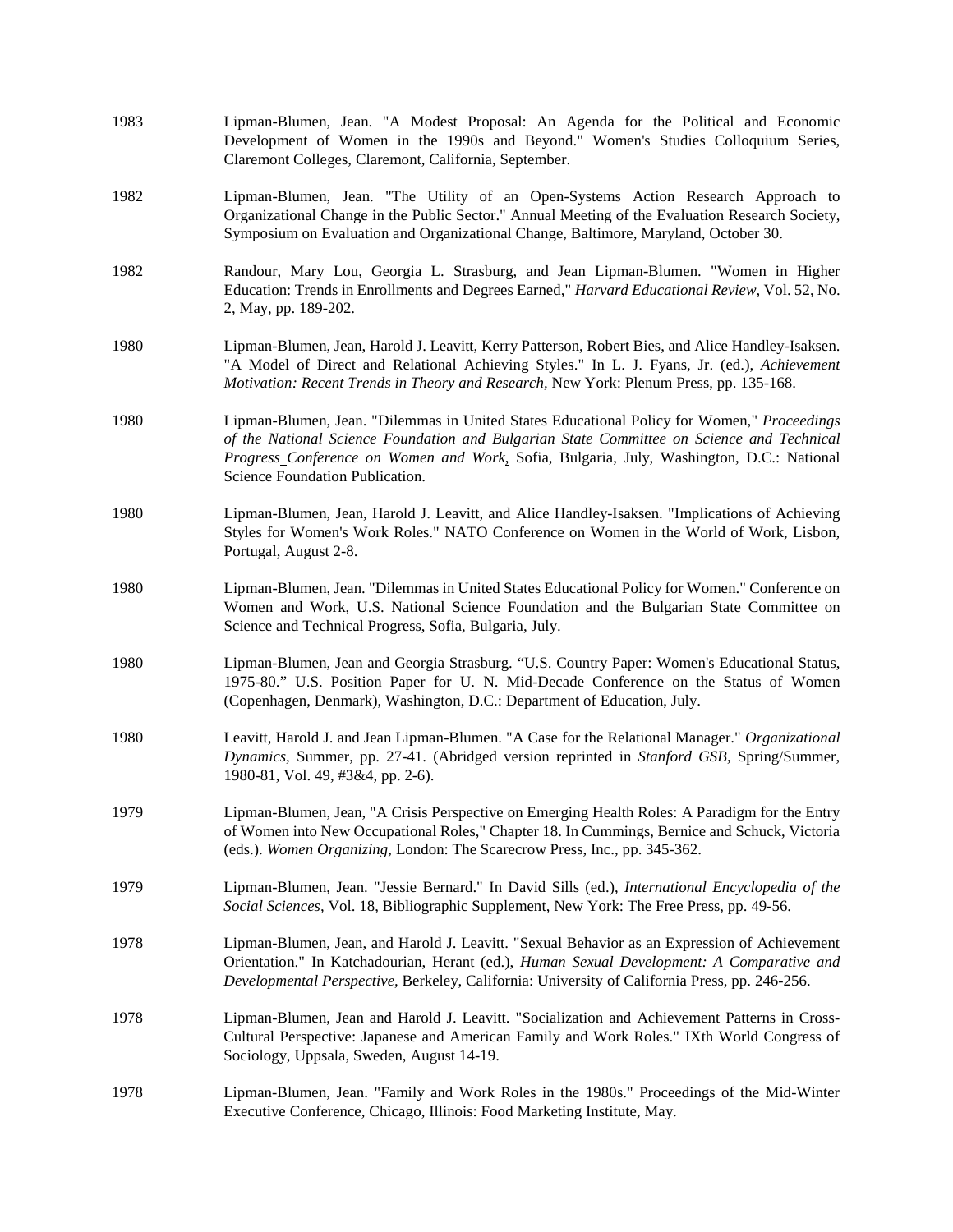| 1978 | Lipman-Blumen, Jean, and Patricia G. Thompson. "Maternal Employment and Adult Role<br>Orientations of Married Daughters of Working Mothers: The Relative Influence of Parental<br>Stratification Variables." Pacific Sociological Association, Annual Meeting, San Diego, California,<br>March.                                                                                                                                                                         |
|------|-------------------------------------------------------------------------------------------------------------------------------------------------------------------------------------------------------------------------------------------------------------------------------------------------------------------------------------------------------------------------------------------------------------------------------------------------------------------------|
| 1977 | Lipman-Blumen, Jean. "A Crisis Perspective on Divorce and Role Change." In Chapman, Jane<br>Roberts and Gates, Margaret (eds.). Women Into Wives: The Legal and Economic Impact of<br>Marriage, Vol. 2, Chapter 10, Sage Yearbooks in Women's Policy Studies, Beverly Hills,<br>California: Sage Publications, pp. 232-258.                                                                                                                                             |
| 1977 | Lipman-Blumen, Jean. "Demographic Trends and Research Issues in Women's Health." In Oleson,<br>Virginia (ed.). Women and Their Health: Research Implications for a New Era, Research<br>Proceedings Series, National Center for Health Services Research, Health Resources<br>Administration, Washington, D.C., U.S. Department of Health, Education and Welfare Publication<br>No. (HRA) 77-3138, pp. 11-22.                                                           |
| 1977 | Lipman-Blumen, Jean. "Problems Involved in Interdisciplinary Research on Sex Roles or the<br>Scientific Tower of Babel." In Michel, Andree (ed.). Femmes, Sexisme et Societes, Les Presses<br>Universitaires de France, Paris, pp. 49-55.                                                                                                                                                                                                                               |
| 1977 | Leavitt, Harold J., Jean Lipman-Blumen, Susan Shaefer, and Reuben Harris. "Vicarious<br>Achievement Orientation." American Psychological Association, Annual Meeting, August.                                                                                                                                                                                                                                                                                           |
| 1977 | Lipman-Blumen, Jean. "Moral Dilemmas of Sex," Moral Dilemmas of Contemporary Society,<br>Courses by Newspaper, University of California, San Diego, United Press International, February.<br>(Appeared in 400 newspapers internationally February, 1977.) For specific reference, Washington<br>Post, February 3, 1977.)                                                                                                                                                |
| 1976 | Lipman-Blumen, Jean and Harold J. Leavitt. "Vicarious and Direct Achievement Patterns in<br>Adulthood," The Counseling Psychologist, Vol. 6, No. 1, pp. 26-32. [Reprinted in Hansen, L. Sunny<br>and Rapoza-Blocher, Rita S. (eds.), Career Development and Counseling of Women, Springfield,<br>Illinois: Charles C. Thomas Publishing Co., 1977. Reprinted in Schlossberg, N., and Entine, A.<br>(eds.), Counseling Adults, Monterey, California: Brooks/Cole, 1977.] |
| 1976 | Lipman-Blumen, Jean. "Toward a Homosocial Theory of Sex Roles: An Explanation of the Sex<br>Segregation of Social Institutions," Signs, Vol. 1, No. 3, Part 2, Spring, pp. 15-31. [Reprinted in<br>Blaxall, Martha and Reagan, Barbara, (eds.), Women and the Workplace, Chicago, Ill.: University<br>of Chicago Press, 1976.].                                                                                                                                         |
| 1976 | Lipman-Blumen, Jean. "The Implications for Family Structure of Changing Sex Roles," Social<br>Casework, February, Vol. 57, No. 2, pp. 67-79. [Reprinted in Munson, Carlton E., (ed.), Social Work<br>with Families, The Free Press, New York, NY, 1980].                                                                                                                                                                                                                |
| 1975 | Lipman-Blumen, Jean. "A Crisis Framework Applied to Macro-Sociological Family Changes:<br>Marriage, Divorce, and Occupational Trends Associated with World War II." Journal of Marriage<br>and the Family, November, pp. 880-902.                                                                                                                                                                                                                                       |
| 1975 | Lipman-Blumen, Jean, Patricia E. Stivers, Ann R. Tickamyer, and Suzanne Brainard. "Participation<br>of Women in the Educational Research Community," Educational Researcher, October, pp. 5-14.                                                                                                                                                                                                                                                                         |